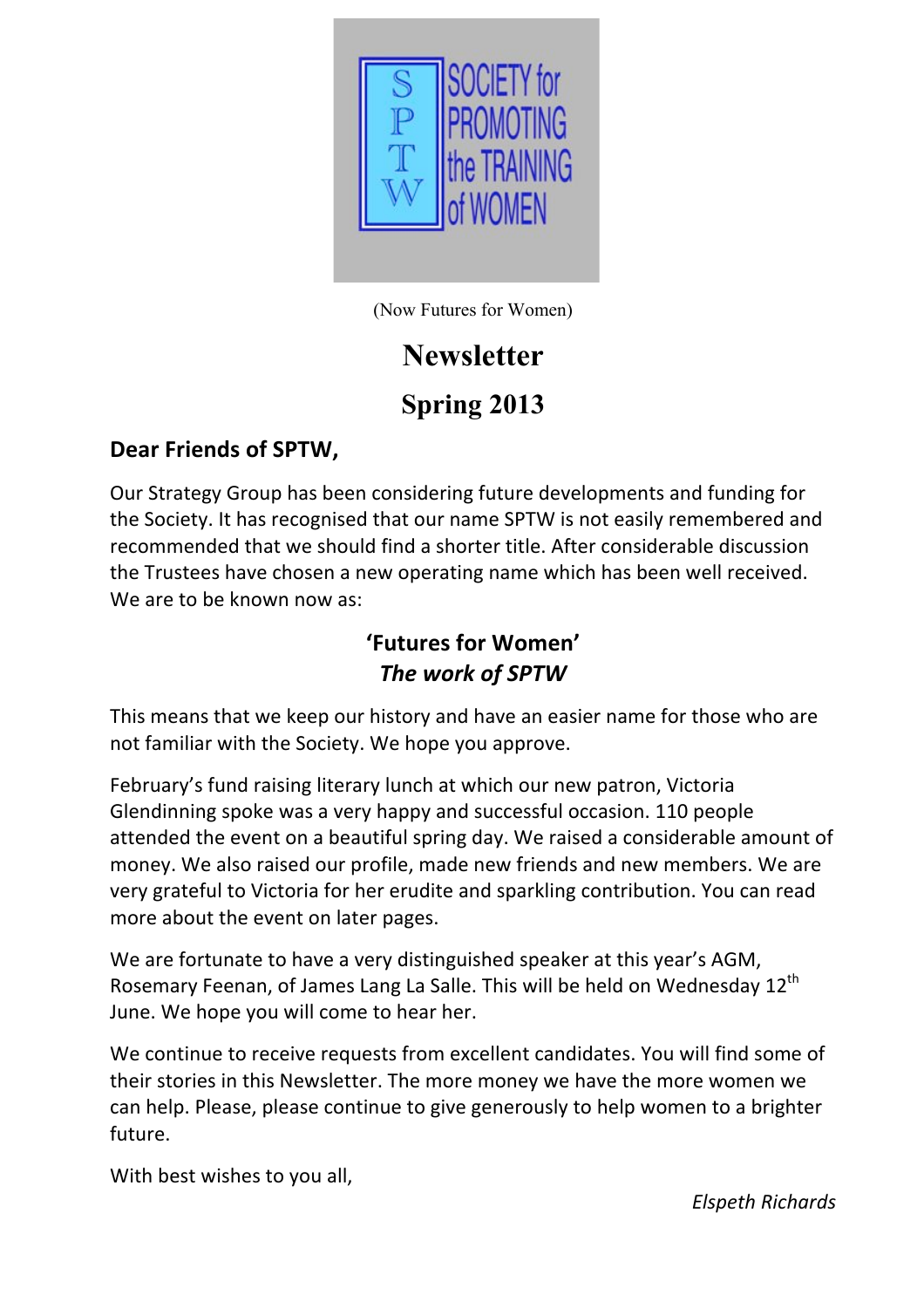### **AGM%2013**

Wednesday 12<sup>th</sup> June at The Centre for Commercial Law Studies (CCLS) Queen Mary University of London 67-69 Lincoln's Inn Fields London WC2A 3JB

#### **Room%2.2**

#### **12.00 noon%AGM**

#### **12.30pm Light refreshments**

#### 1.00pm Speaker, Rosemary Feenan

Our distinguished speaker is Director of the Global Research Team at Jones Lang LaSalle

a worldwide organisation supplying commercial real estate services.

For catering and security please let the Secretary know if you are coming sec.sptw@btinternet.com

The AGM is an ideal time to pay your subscriptions of £30 per annum



Victoria Glendinning held diners spellbound at the Literary Lunch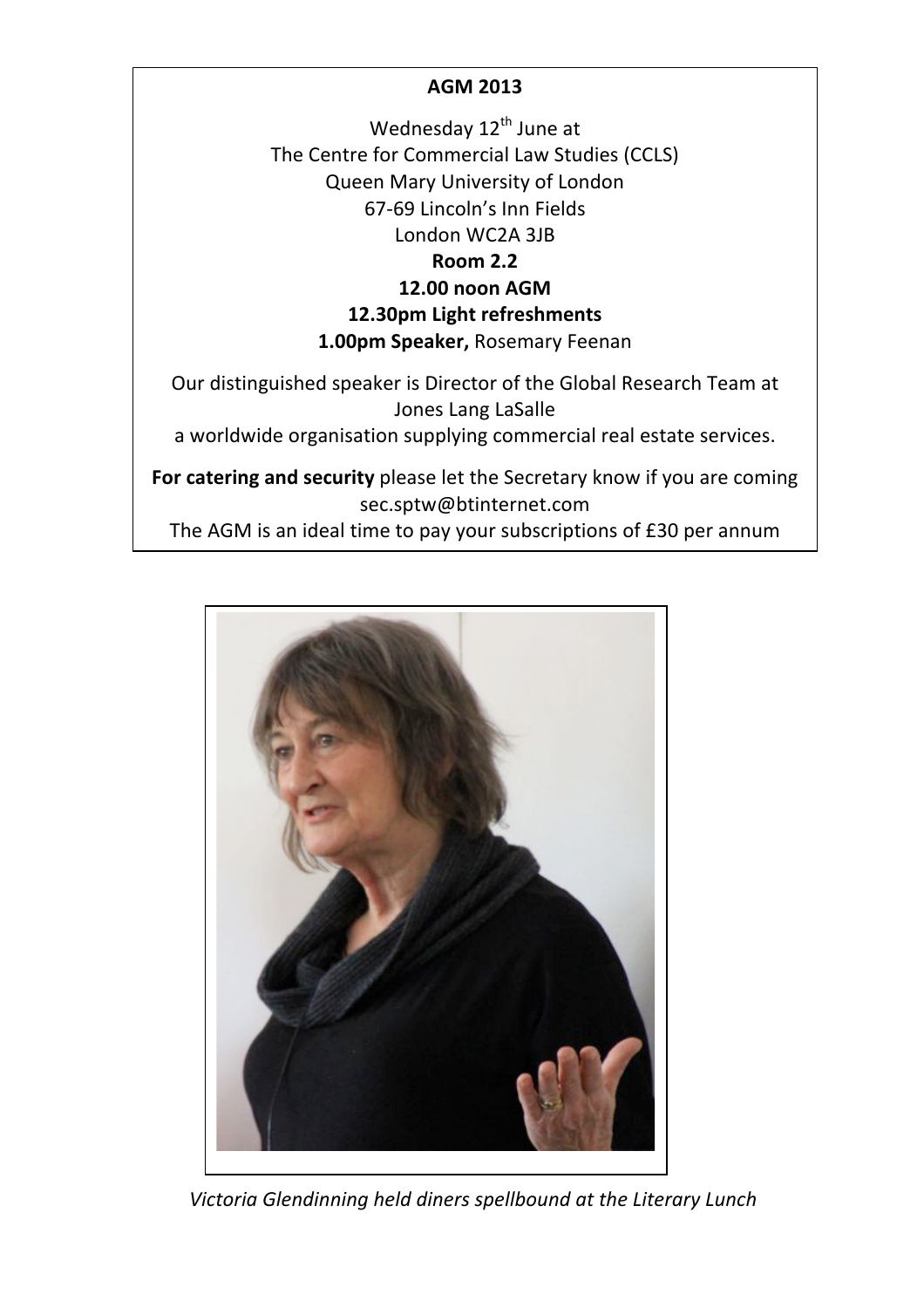### **Literary%Lunch**

# Sunday 17<sup>th</sup> February 2013 at Mill on the Brue, Bruton

A review by one of our quests

Victoria Glendinning, internationally renowned biographer and novelist, was the speaker. Victoria, whose most recent biography *Raffles and the Golden* **Opportunity** was published in October, is a Patron of the Society.

Rosie Parr introduced the Society to the audience, telling us that most of its loans now go towards post-graduate qualifications. About 20 women a year are able to benefit, with  $£1,000$  or  $£2,000$  being the usual amount of the loan. She was followed by Anna Watts, a young woman with a first-class degree in languages. Anna spoke about how difficult it was to find work even with her degree, and how much she was helped by the loan for her post-graduate research into Latin American literature. She now has a good job at Heinemann, the publisher. Jo Murray, the Vice-Chair and an airline pilot, told how she benefited from a Society loan. Jo has been a Society Trustee for 18 years.

The Chair, Elspeth Richards, introduced Victoria, who gave a characteristically sparkling, witty talk on 'Women and a Few Men'. She told us of her great-aunt, Winnie Seebohm, the subject of her first book, *A Suppressed Cry* – a moving account of a beautiful and intelligent girl who died at only 22 without being able to fulfil her considerable potential. In the late Victorian era, unmarried middleclass women with a need or desire to earn their living had the greatest difficulty in getting an education and leading a worthwhile existence. They had to be 'secret agents of their own futures', said Victoria, if they were to get anywhere, struggling against parental and societal disapproval. Such were the kind of problems that inspired the founding of the Society.

Victoria had never set out to be a writer; had never thought to herself, 'this is what I am going to do'. But she sent her manuscript to seven publishers, all of whom turned it down. An eighth said yes – perseverance paid off!

She wrote articles, too, and eventually the highly-regarded women's magazine *Nova* of the 1960s took her first piece. She vividly remembers the feeling of walking on air when she saw the magazine on the newsstands with her name in it.

She described how the writing of biographies requires an entirely different approach from that of writing novels. Biographies almost by definition undergo the scrutiny of academics, who are ready to catch you out; whereas novels are, in her delicious phrase, 'licensed lying'.

At first, she told us, she wrote mostly on women, because she felt she couldn't know men from the inside. But later she came tentatively to the thought that very few people are 100% masculine or 100% feminine, most people falling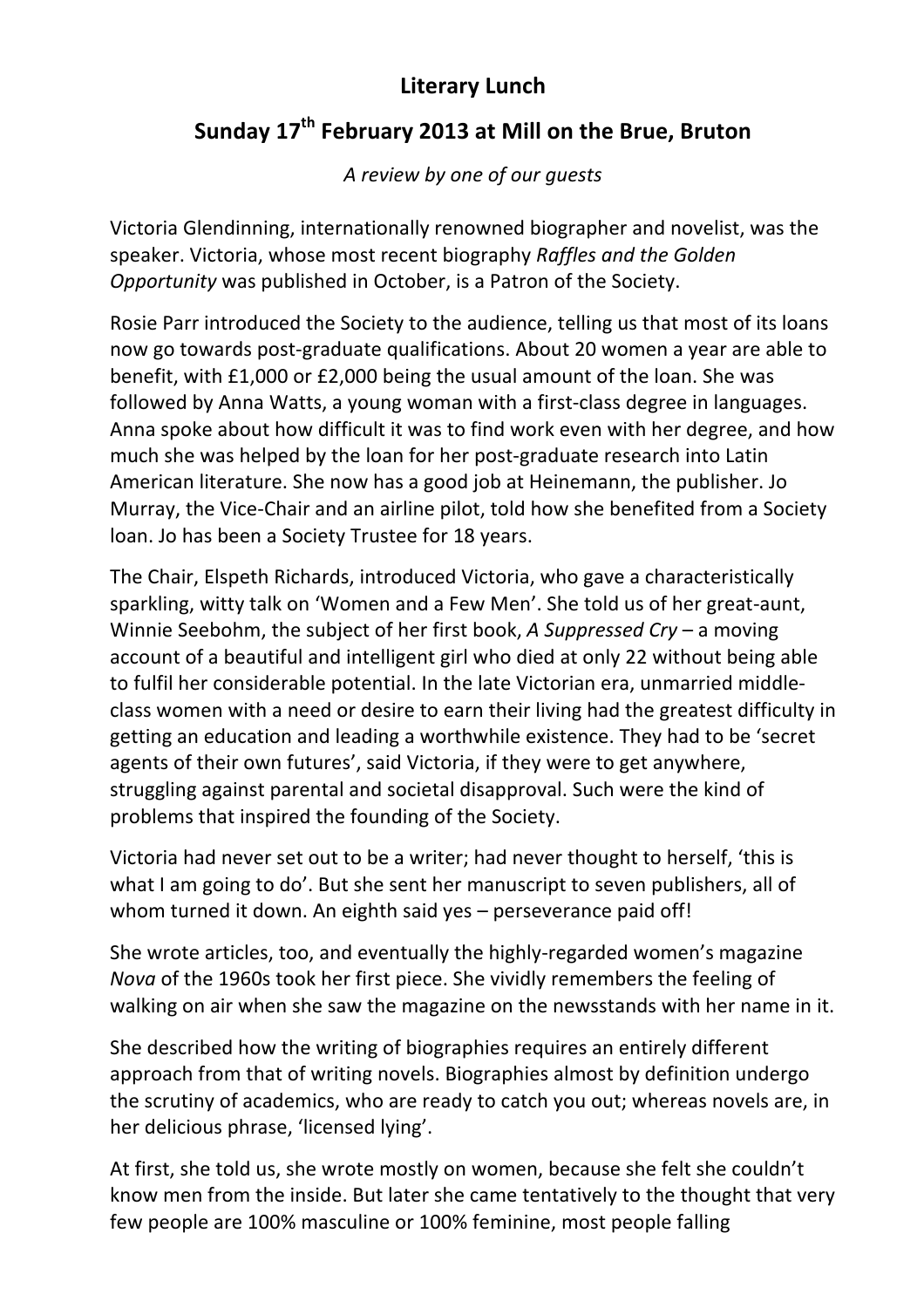somewhere along a continuum, with elements of both in their makeup. However, Rebecca West told her that all women become men after the age of 50.

Her first male subject was the Victorian novelist Anthony Trollope, and she was dismayed to discover that three academics were writing his biography at the same time. But, encouraged by a friend, she carried on, and hers won a prize. She became more at ease with the idea of writing about men, and her later subjects include Jonathan Swift, Leonard Woolf, and now Stamford Raffles. She gave us a résumé of the career of Singapore's founder, who came from an unremarkable background and worked his way up to dazzling prominence.

All her women subjects lived at 'an uncomfortable angle to life': Elizabeth Bowen, Edith Sitwell, Rebecca West, and Vita Sackville-West. And her great-aunt Winnie wanted 'not so much knowledge as thought and grasp'. Victoria concluded her talk by saying that there is no such thing as the definitive biography, and that her recurring nightmare is to see all these extraordinary women waiting for her at the gates of heaven, shouting 'You got it wrong!'

Somehow, I doubt that, after listening to this wonderfully entertaining and informative half-hour.

> **Elisabeth Balfour** Editor, The Dove – Bruton and District Parish Magazine

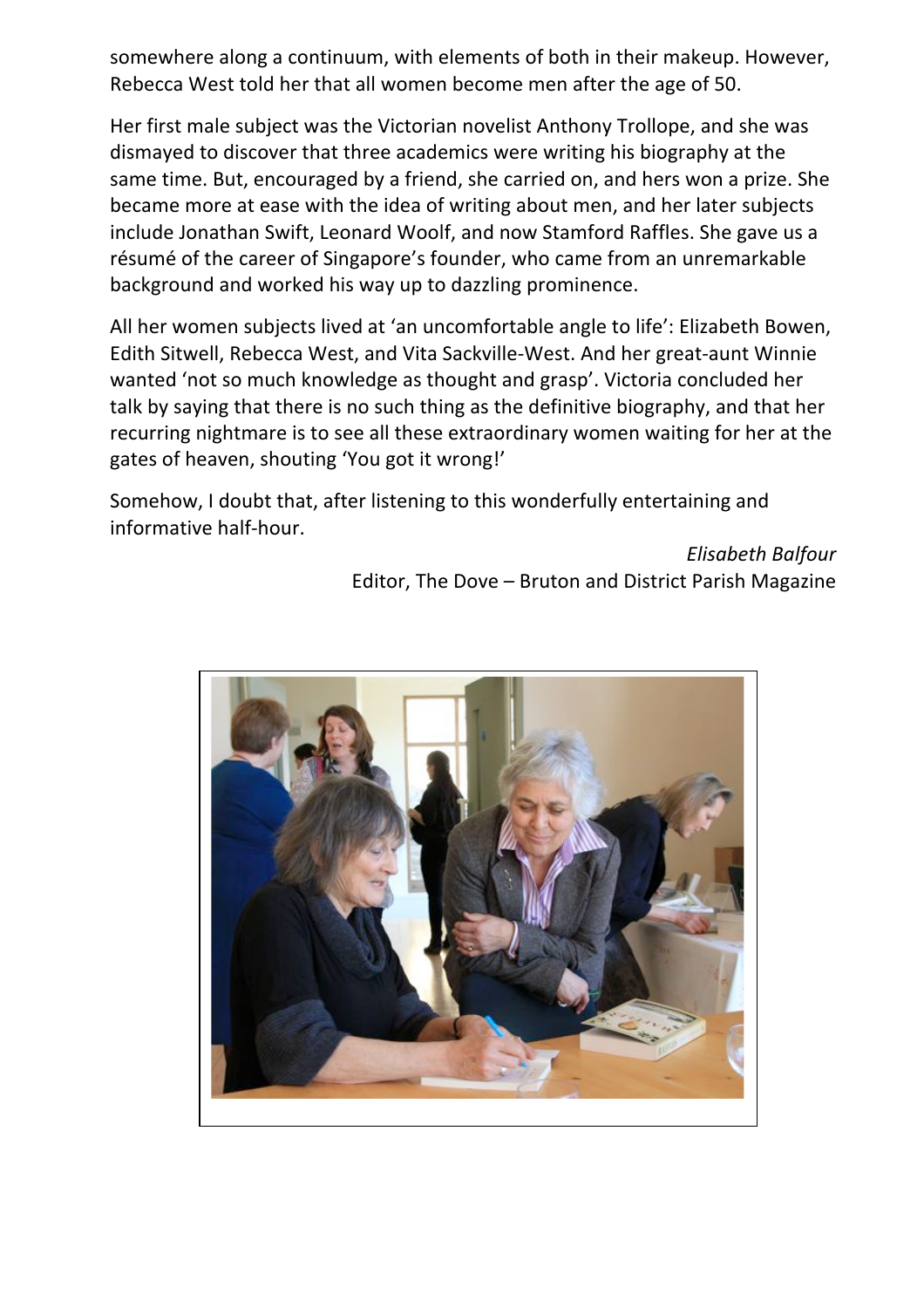# **Thank You…..**

To all who contributed toward the success of the Literary Lunch

- The Directors of Mill on the Brue for free use of The Longhouse
- Those who came and supported on the day
- Those who could not come but sent donations
- Those who gave raffle prizes
- Bailey Hill Bookshop, Castle Cary, for their generous support
- Local Trustee Rosie Parr for help organising the occasion
- Jo Murray Vice-Chair and Karen Goldie-Morrison, Trustee, for help on the day and many others.

As a result of your efforts we raised £2,000

### **And …..**

Having attended the lunch, Sally Pollitzer, acclaimed artist in paint and glass, arranged for the Society to receive a substantial donation from the JSF Pollitzer Charitable Trust. This was founded by her father and we are very grateful to Sally.

## **…..This made a Grand Total of £4,000 for the event**



*Between the courses diners enjoy the sunshine at The Longhouse* 

### **A%View on%Funding from%a%Grantee…..**

One of our grantees spoke at the lunch with great passion about the plight of students today and here is an extract from what she said.....

"University education is currently undergoing enormous upheaval. With most undergraduate fees now reaching £9,000 a year, this higher level of education is becoming increasingly unattainable and the reality of going to university is now crippling, rather than liberating, for most students. Worse still, first degrees are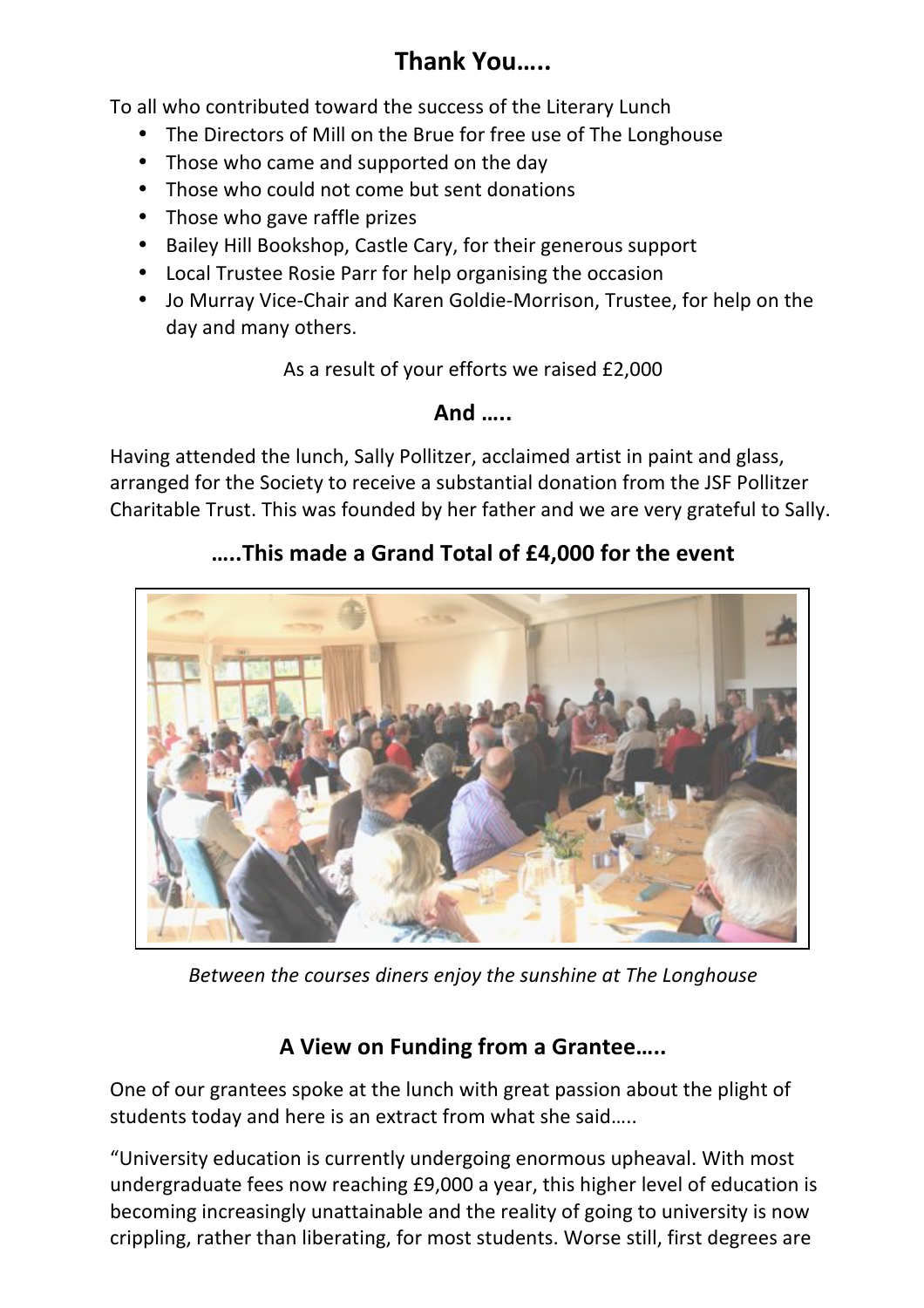no longer the passport to economic and social mobility that they used to be. In order to stand a greater chance in an increasingly competitive job market, postgraduate study is often essential. Furthermore, without top quality research taking place in our academic institutions, the UK's reputation for excellence at university will soon crumble.

With huge pressure on funding bodies and research councils due to the raising of fees, support is being withdrawn for postgraduates. The number of postgraduate research students receiving funding will drop by 47% in the next year. Banks will give career development loans to fewer than half of those who applied, and that fortunate minority will then be forced to incur heavy interest rates, and this is on top of their £40,000 undergraduate debt.

This financial situation could well lead to what is essentially the privatisation of universities; something which is a contradiction in terms, a university should be a public, universal and open institution. Organisations like SPTW are absolutely vital for the future of the UK and the future of universities. Without support from charities and funding bodies, universities will become less and less diverse and will therefore fail to produce high quality research that fuels a progressive and prospering country.

Having the support of SPTW allowed me to gain a whole range of work experience whilst researching, from blog writing and university tutoring, to the work experience in publishing which gave me the first crucial step in to the job that I have now. I am fortunate enough to love my work, a privilege not many people my age have, as the priority for most is to get a job as soon as possible in order to start paying your way out of spiralling debt. As a student in the current climate, it is easy to feel that everything is against you and that there is no time for selfdevelopment or improvement. I am enormously grateful to SPTW for giving me this time to develop and for giving me the freedom to choose what I want to do."

### Why Futures for Women - SPTW - continues to need your support

### **Osteopath, £1,000**

The first couple of years following my graduation were very much learning what sort of osteopath I wanted to be and in developing confidence with patients. I worked for two osteopaths in Devon who were both very positive influences on me.

I went onto start my own practice at home in Wiltshire. A lucky break came when I happened to treat a young man who played for Swindon Town Football Club. The medical team at the club had struggled to treat his injury but I managed to rehabilitate him. Their medical team leader contacted me and asked if I would be interested in working occasionally for them, which I did not hesitate to do! My next move is to build on the success of the last couple of years to develop my practice. I am planning to develop exercise classes for the management of low back pain. With careful planning and development I hope to continue with the recent success I have experienced. Thank you for your support.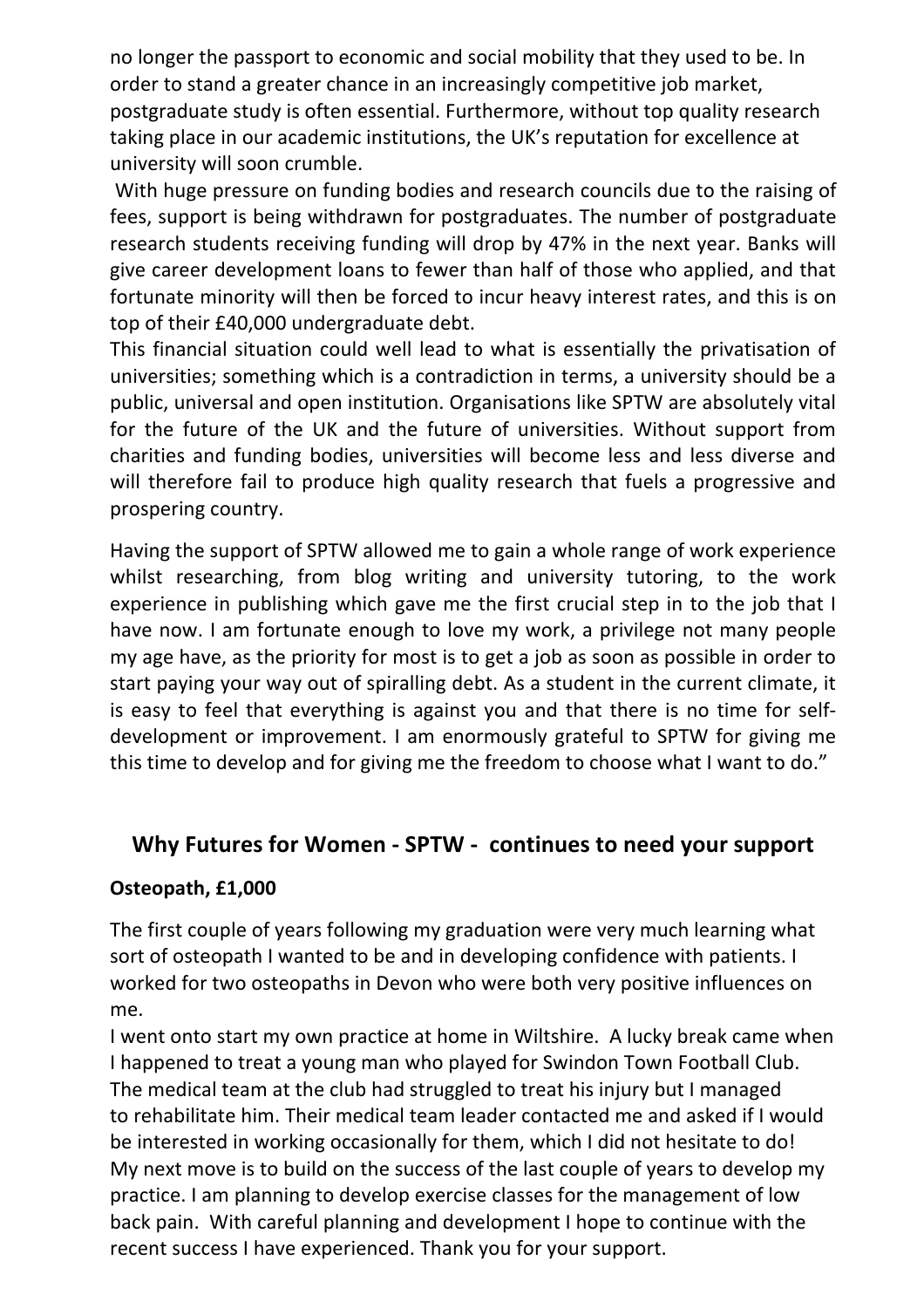### **Masters in Latin American Literature £1,000**

My job is as Editorial Assistant for the imprint William Heinemann, which is a literary imprint of Random House. We publish both high-end fiction and nonfiction.

As assistant to the publisher much of my time is spent organising his diary, meetings, paying authors, general admin and reading some of his submissions etc.. The rest of my job is more editorial; I co-ordinate edits between the copyeditor, the proof reader and the author as well as proofreading and marking up manuscripts myself.

I read a lot of our backlist, frontlist and submissions, research other similar titles in the market, write copy (the blurb on the back of the book), put up reviews for Amazon, talk to authors and agents about submissions or upcoming titles etc..... And it is all lots of fun!

### **Norland%Nanny £1,000**

While I was a student at Norland College we learnt all sorts of skills, not just child care, but how to cook 3 course meals and how to sew and repair. We had weekly rotations of college and outside placements in hospitals, nurseries, schools and with families.

My probationary year was spent with an Army family, caring for three small children. Now, as a qualified Norland Nanny I am working in a demanding but very rewarding job. I now nanny 7.30am-7.30pm Mon-Fri for 11 month old triplets two boys and a girl. You may gasp at the thought of triplets but really it's not too bad. What I do is to set out one activity and do one thing at a time. Whether it's changing nappies or feeding or playing or napping, they do it all together. So yes there are three of them but it's not that bad! Unfortunately their mother died soon after giving birth so my role as nanny has been very important in making sure that they are developing in the right ways. Anyway this is where I am at the moment and I love being a nanny! It's truly a dream come true.

Thank you to you all you helped me to get here and gave me the financial support that I needed! I am truly grateful not just for helping me but for helping every one. Thank you.